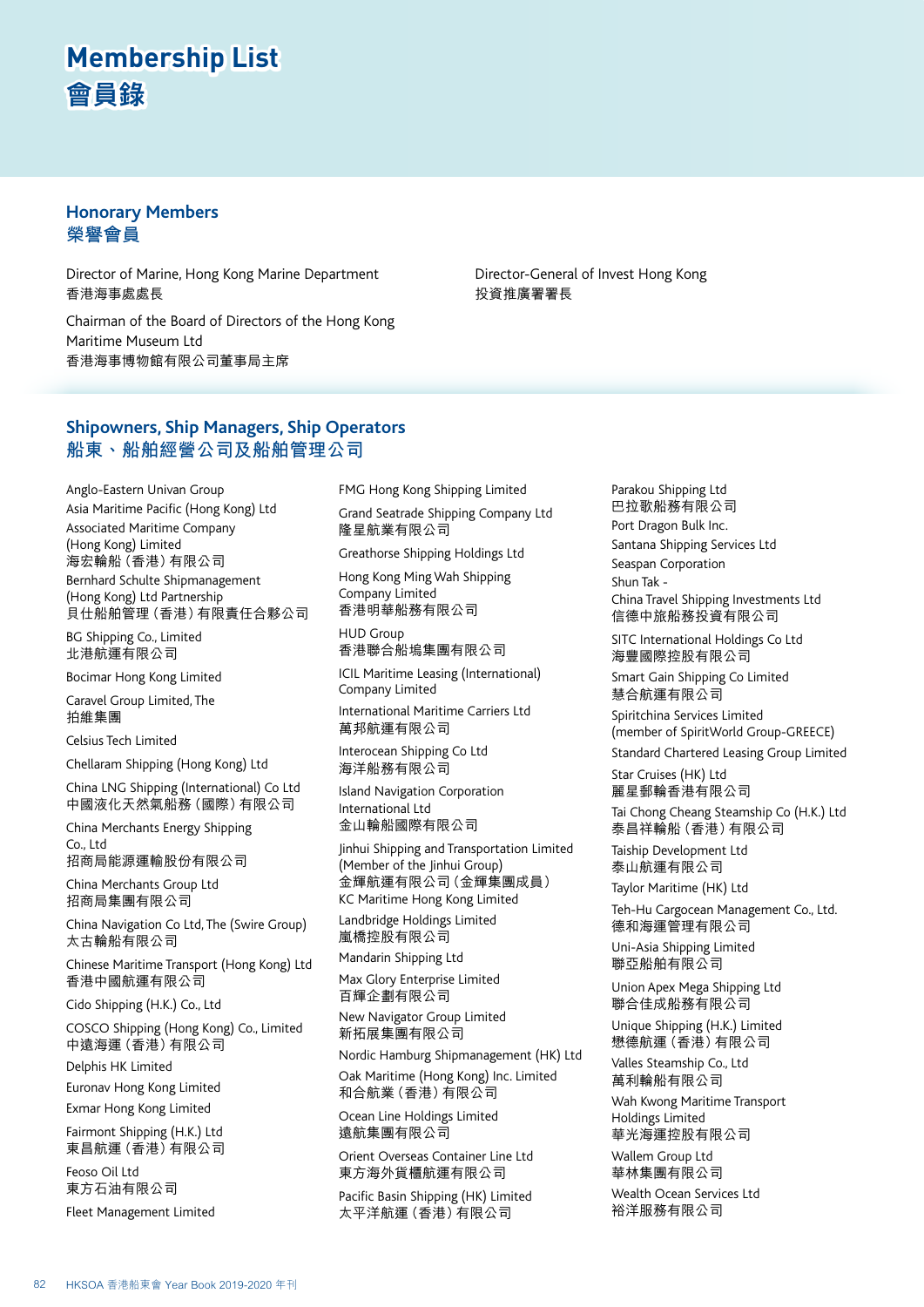

### **Classification Societies, Consultants, Surveyors 船級社、顧問公司及驗船行**

American Bureau of Shipping 美國船級社

Bureau Veritas 法國國際驗檢局 China Classification Society Hong Kong Branch 中國船級社香港分社

DNV GL AS

Lloyd's Register Asia 勞氏船級社 - 亞洲 Nippon Kaiji Kyokai 日本海事協會

RINA Hong Kong Limited 意大利船級社

### **Marine Equipment Suppliers, Shipbuilders, Repairers and Engine Builders 船用設備供應商、船廠、修船公司及航海機器製造商**

ABB Turbo Systems (Hong Kong) Ltd

Alfa Laval (China) Ltd 瑞典阿法拉伐(中國)有限公司

China Shipbuilding & Offshore International (HK) Co Ltd 中國船舶重工國際貿易(香港)有限公司

Chugoku Marine Paints (HK) Ltd 中國塗料(香港)有限公司

D.S. Marine Limited 天德船務有限公司

Hempel (China) Ltd 海虹老人塗料(中國)有限公司 Jotun COSCO Marine Coatings (HK) Ltd 中遠佐敦船舶塗料(香港)有限公司

Kawasaki Heavy Industries (HK) Ltd 川崎重工業(香港)有限公司

LG Marine Services (HK) Limited 魯顧船務(香港)有限公司

MAN Energy Solutions Hong Kong Limited

Marinequip China Co Ltd 泛華設備有限公司

Northrop Grumman Sperry Marine Asia Ltd

Radio Holland Hong Kong Company Limited 荷蘭航海電訊香港有限公司

Wartsila China Ltd 瓦錫蘭中國有限公司

Wilhelmsen Ships Service Ltd 威爾森船舶服務有限公司

Winterthur Gas & Diesel Ltd 溫特圖爾發動機有限公司

### **Marine Insurance - Underwriters, P&I representatives, Average Adjusters and Brokers 海運保障 - 承保公司、保賠協會、理算行及保險顧問公司**

Aon Hong Kong Ltd 怡安保險顧問有限公司

AXA XL

China P&I Services (Hong Kong) Ltd 中國保賠服務(香港)有限公司

CM Houlder Insurance Brokers Ltd 招商海達保險顧問有限公司

COSCO Shipping (HK) Insurance Brokers Ltd 中國海運(香港)保險顧問有限公司

CTX Special Risks Ltd 誠品保險顧問有限公司

Gard (HK) Ltd

JLJ Maritime HK Ltd

London P&I Club, The

Marsh (Hong Kong) Ltd 達信風險管理及保險服務(香港)有限公司

North of England P&I Association Ltd, The 北英保賠協會

Richards Hogg Lindley 國際理霍海損理算事務所

RKH Specialty (HK) Limited 安宏保險經紀有限公司

SCB Management Consulting Services Limited

Skuld (Far East) Ltd

Standard Club Asia Ltd, The

Steamship Mutual Underwriting Association Limited, Hong Kong Branch

Swedish Club Hong Kong Ltd, The

Thomas Miller (Hong Kong) Limited 托馬斯米勒(香港)有限公司

Tindall Riley (Britannia) Hong Kong Limited

West of England Insurance Services (Luxembourg) S.A. 西英倫保險服務(盧森堡)有限公司

Willis Hong Kong Ltd 韋萊香港有限公司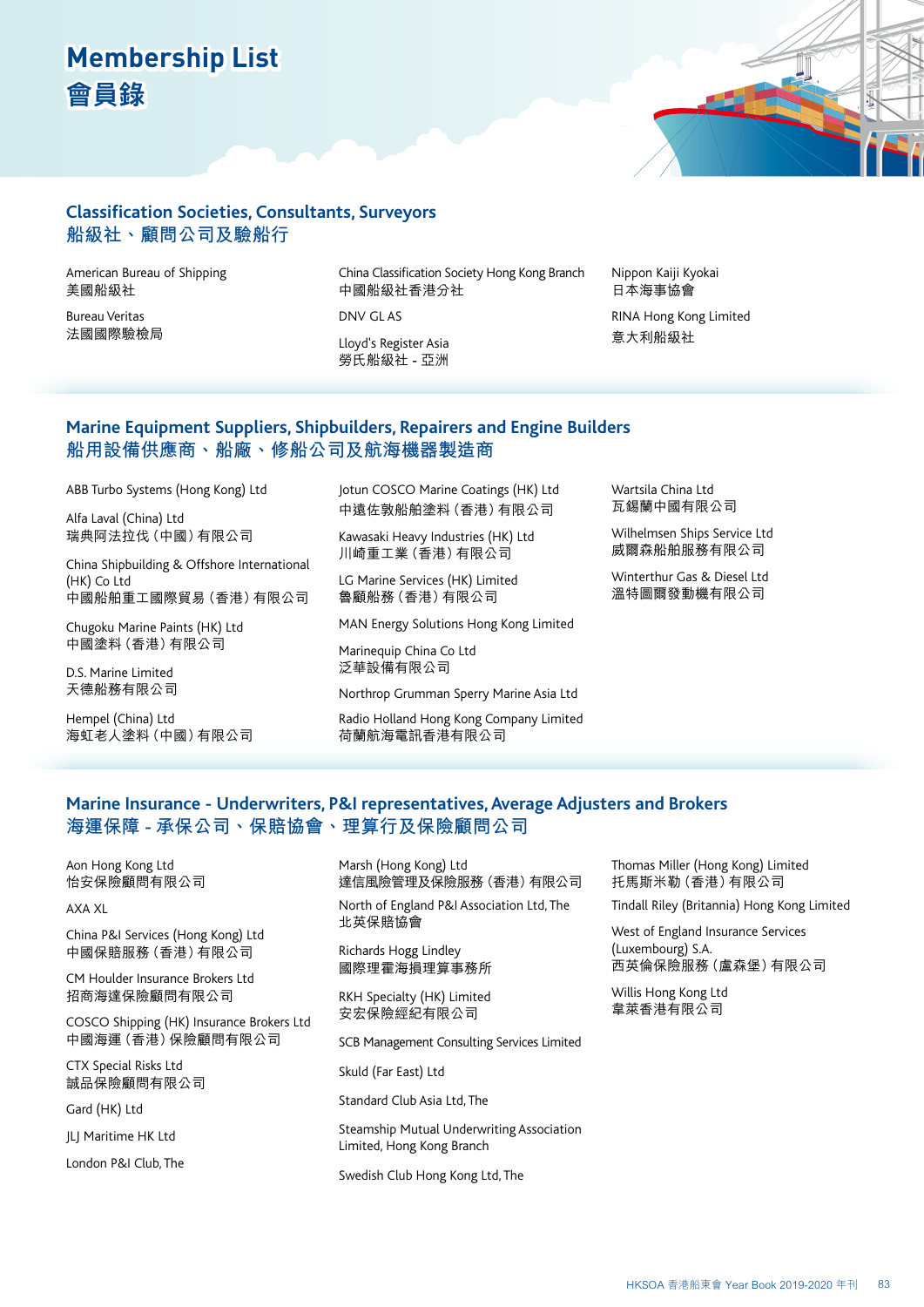### **Marine Law - Lawyers, Arbitrators and Claims Consultants 海運法規 - 律師行、仲裁行及索賠顧問公司**

Addleshaw Goddard (Hong Kong) LLP 安勝恪道(香港)有限法律責任 合夥律師行

Brenda Chark & Co 翟玉英律師事務所

Clyde & Co 其禮律師行

Hill Dickinson Hong Kong

Holman Fenwick Willan 夏禮文律師行

Howse Williams 何韋律師行

Ince & Co 英士律師行

Keesal, Young & Logan 奇術揚洛根律師行

Mayer Brown 孖士打律師行

Reed Smith Richards Butler 禮德齊伯禮律師行

Stephenson Harwood 羅夏信律師事務所

Watson Farley & Williams LLP 華盛國際律師事務所

### **Ship Finance - Bankers, Financiers 船舶融資 - 銀行、融資公司**

Bank of China (Hong Kong) Ltd 中國銀行(香港)有限公司

Bank of Communications Co Ltd Hong Kong Branch 交通銀行股份有限公司 香港分行 BNP Paribas Hong Kong Branch 法國巴黎銀行

Credit Agricole Asia Shipfinance Limited 東方匯理亞洲船務融資有限公司

### **Ship Registration, Port Authorities 船舶註冊 / 港口當局**

Bahamas Maritime Authority (HK) Ltd International Registries (Far East) Ltd

(The Marshall Islands Registry - 馬紹爾群島註冊處 ) 國際船舶註冊(遠東)有限公司 LISCR (Far East) Ltd 利比里亞國際船舶及公司註冊有限公司

### **Shipbrokers, Sale and Purchase Brokers 船舶經紀 / 船舶買賣經紀**

Arrow Asia Shipbrokers Ltd 箭亞船舶經紀有限公司

Bancosta (Oriente) Ltd 奔達東方

Clarksons Platou Asia Limited

Cosmos Shipbroking (HK) Ltd 環宇船舶經紀(香港)有限公司 CPN International Ltd

Eastern Horizon Shipbrokers Ltd 海拔船業經紀有限公司

Fearnleys Hong Kong Limited

Gibson (Asia) Limited 吉遜(亞洲)有限公司 Shanghai Seamaster Shipbroking Company Ltd 上海菁英航運經紀有限公司

Simpson Spence Young Hong Kong Limited

South Express Ltd 南運有限公司